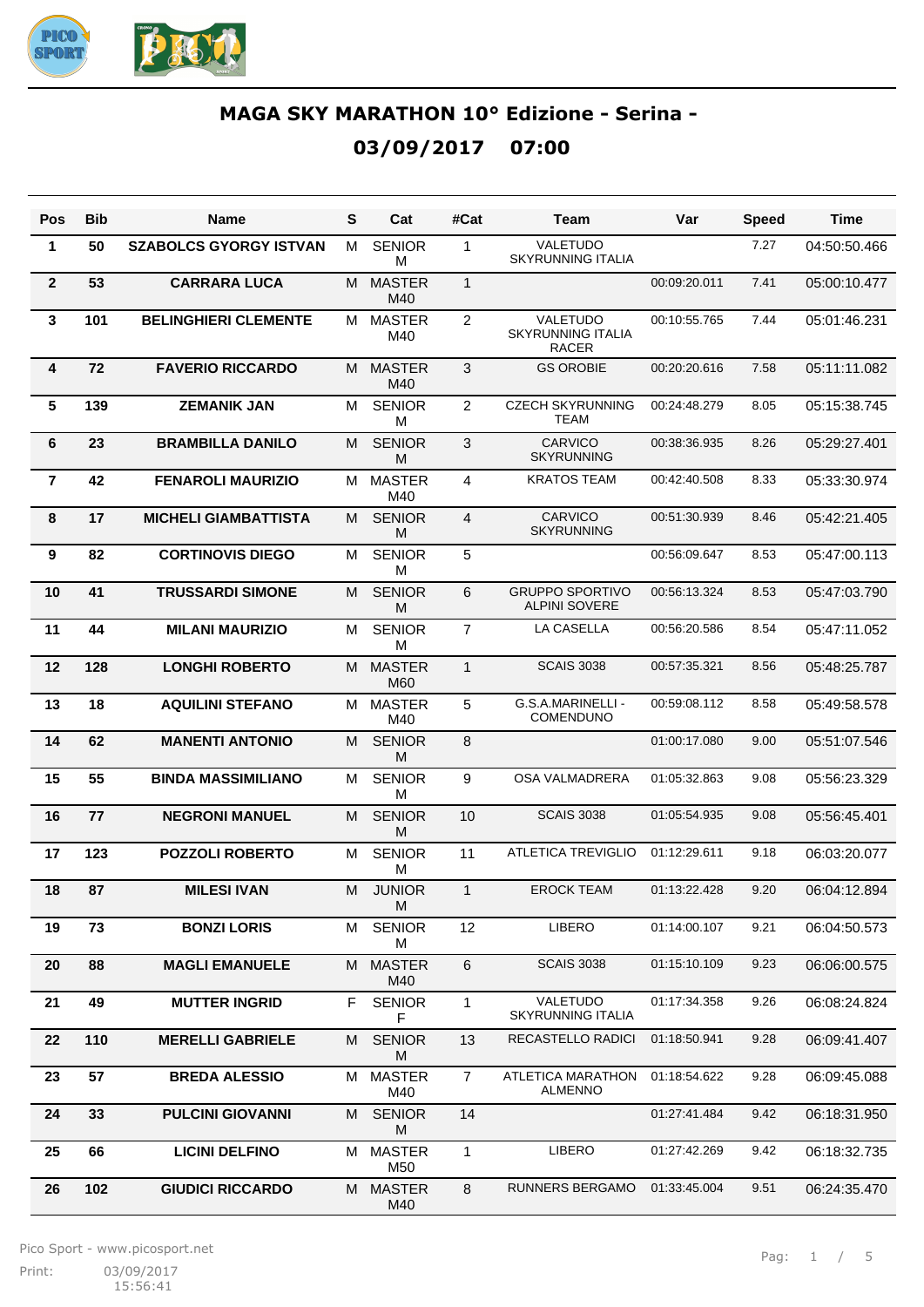

| Pos | <b>Bib</b>              | Name                         | S  | Cat                  | #Cat           | Team                                                  | Var          | <b>Speed</b> | Time         |
|-----|-------------------------|------------------------------|----|----------------------|----------------|-------------------------------------------------------|--------------|--------------|--------------|
| 27  | 89                      | <b>VASSENA LUCA</b>          | M  | <b>SENIOR</b><br>м   | 15             | <b>VALSASSINA TRAIL</b><br><b>TEAM ASD</b>            | 01:34:23.590 | 9.52         | 06:25:14.056 |
| 28  | 39                      | <b>MARZIANI TOMMASO</b>      | М  | <b>SENIOR</b><br>M   | 16             | A.S.D.GRAVELLONA<br><b>VCO</b>                        | 01:36:25.493 | 9.55         | 06:27:15.959 |
| 29  | 8                       | <b>FUMAGALLI DIEGO</b>       | м  | <b>SENIOR</b><br>M   | 17             | <b>SPORT E NATURA</b><br><b>RUNNING TEAM</b>          | 01:36:43.038 | 9.56         | 06:27:33.504 |
| 30  | 93                      | <b>MICHELI DARIO</b>         | м  | <b>SENIOR</b><br>M   | 18             |                                                       | 01:37:26.570 | 9.57         | 06:28:17.036 |
| 31  | $\overline{\mathbf{r}}$ | <b>CATTANEO GIOVANNI</b>     | M  | <b>MASTER</b><br>M40 | 9              |                                                       | 01:39:06.509 | 9.59         | 06:29:56.975 |
| 32  | 81                      | <b>CARRARA IVANO</b>         | M  | <b>MASTER</b><br>M40 | 10             | <b>ANA SERINA</b>                                     | 01:42:02.267 | 10.04        | 06:32:52.733 |
| 33  | 38                      | <b>NORIS ROBERTO</b>         | M  | <b>SENIOR</b><br>M   | 19             | ASD GAN NEMBRO                                        | 01:44:18.819 | 10.07        | 06:35:09.285 |
| 34  | 71                      | <b>VERZEROLI DEVID PAOLO</b> | M  | <b>MASTER</b><br>M40 | 11             | <b>SCAIS 3038</b>                                     | 01:44:33.518 | 10.08        | 06:35:23.984 |
| 35  | 37                      | <b>BRASI FABIO</b>           | M  | <b>SENIOR</b><br>M   | 20             | POOL SOCIETÀ<br>ATLETICA ALTA VAL<br><b>SERIANA</b>   | 01:46:14.263 | 10.10        | 06:37:04.729 |
| 36  | 19                      | <b>AMIGONI MANUEL</b>        | M  | <b>SENIOR</b><br>M   | 21             | <b>ASD ATLETICA</b><br><b>PRESEZZO</b>                | 01:46:29.517 | 10.11        | 06:37:19.983 |
| 37  | 61                      | <b>TIRABOSCHI MATTIA</b>     | М  | <b>SENIOR</b><br>М   | 22             | <b>ATLETICA VALLE</b><br><b>BREMBANA</b>              | 01:46:56.258 | 10.11        | 06:37:46.724 |
| 38  | 136                     | <b>ZAMBELLI DANIELE</b>      | M  | <b>SENIOR</b><br>M   | 23             | <b>LIBERO</b>                                         | 01:51:31.009 | 10.19        | 06:42:21.475 |
| 39  | 75                      | <b>ISENI SIMONE</b>          | м  | <b>MASTER</b><br>M40 | 12             | <b>PERFECT</b>                                        | 01:54:28.255 | 10.23        | 06:45:18.721 |
| 40  | 11                      | <b>MARCOLEGIO OSCAR</b>      | M  | <b>SENIOR</b><br>M   | 24             | ATLETICA COLOGNO                                      | 01:55:30.272 | 10.25        | 06:46:20.738 |
| 41  | 105                     | <b>RUGGERI MARTINO</b>       | М  | <b>SENIOR</b><br>М   | 25             |                                                       | 01:57:48.035 | 10.28        | 06:48:38.501 |
| 42  | $\boldsymbol{9}$        | <b>GHEZA LUCA</b>            | M  | <b>SENIOR</b><br>M   | 26             |                                                       | 01:59:43.013 | 10.31        | 06:50:33.479 |
| 43  | 131                     | <b>DELLAVITE MATTIA</b>      | М  | <b>SENIOR</b><br>М   | 27             | <b>GAN NEMBRO</b>                                     | 02:00:05.242 | 10.32        | 06:50:55.708 |
| 44  | 97                      | <b>MARTINEZ JORGE</b>        | M  | <b>SENIOR</b><br>M   | 28             | <b>LIBERO</b>                                         | 02:04:17.848 | 10.38        | 06:55:08.314 |
| 45  | 92                      | <b>GRITTI LUIGI</b>          | M  | <b>MASTER</b><br>M50 | $\overline{2}$ | <b>VALETUDO SKY</b><br>RUNNING ITALIA<br><b>RACER</b> | 02:05:53.047 | 10.41        | 06:56:43.513 |
| 46  | 22                      | <b>BRAMBILLA MASSIMO</b>     | M  | <b>MASTER</b><br>M50 | 3              | <b>CARVICO</b><br><b>SKYRUNNING</b>                   | 02:06:08.092 | 10.41        | 06:56:58.558 |
| 47  | 129                     | <b>VASSALLI SILVIO</b>       | M  | <b>MASTER</b><br>M40 | 13             |                                                       | 02:08:27.034 | 10.45        | 06:59:17.500 |
| 48  | 104                     | <b>BERGAMINI PAOLO</b>       | M  | <b>SENIOR</b><br>M   | 29             |                                                       | 02:08:40.354 | 10.45        | 06:59:30.820 |
| 49  | 40                      | <b>SAGGIN GIULIA</b>         | F. | <b>SENIOR</b><br>F   | $\overline{2}$ | <b>FRIESIAN TEAM</b>                                  | 02:09:37.545 | 10.46        | 07:00:28.011 |
| 50  | 68                      | <b>EPIS AGOSTINO</b>         | M  | <b>MASTER</b><br>M40 | 14             | <b>CARVICO</b><br><b>SKYRUNNING ASD</b>               | 02:11:06.540 | 10.49        | 07:01:57.006 |
| 51  | 113                     | <b>VERZERI GIORDANO</b>      | M  | <b>MASTER</b><br>M40 | 15             | CARVICO<br><b>SKYRUNNING</b>                          | 02:11:06.796 | 10.49        | 07:01:57.262 |
| 52  | 83                      | <b>PAPIS ALESSANDRO</b>      | M  | <b>SENIOR</b><br>M   | 30             | <b>MONTANAIA RACING</b>                               | 02:11:40.819 | 10.50        | 07:02:31.285 |

Pico Sport - www.picosport.net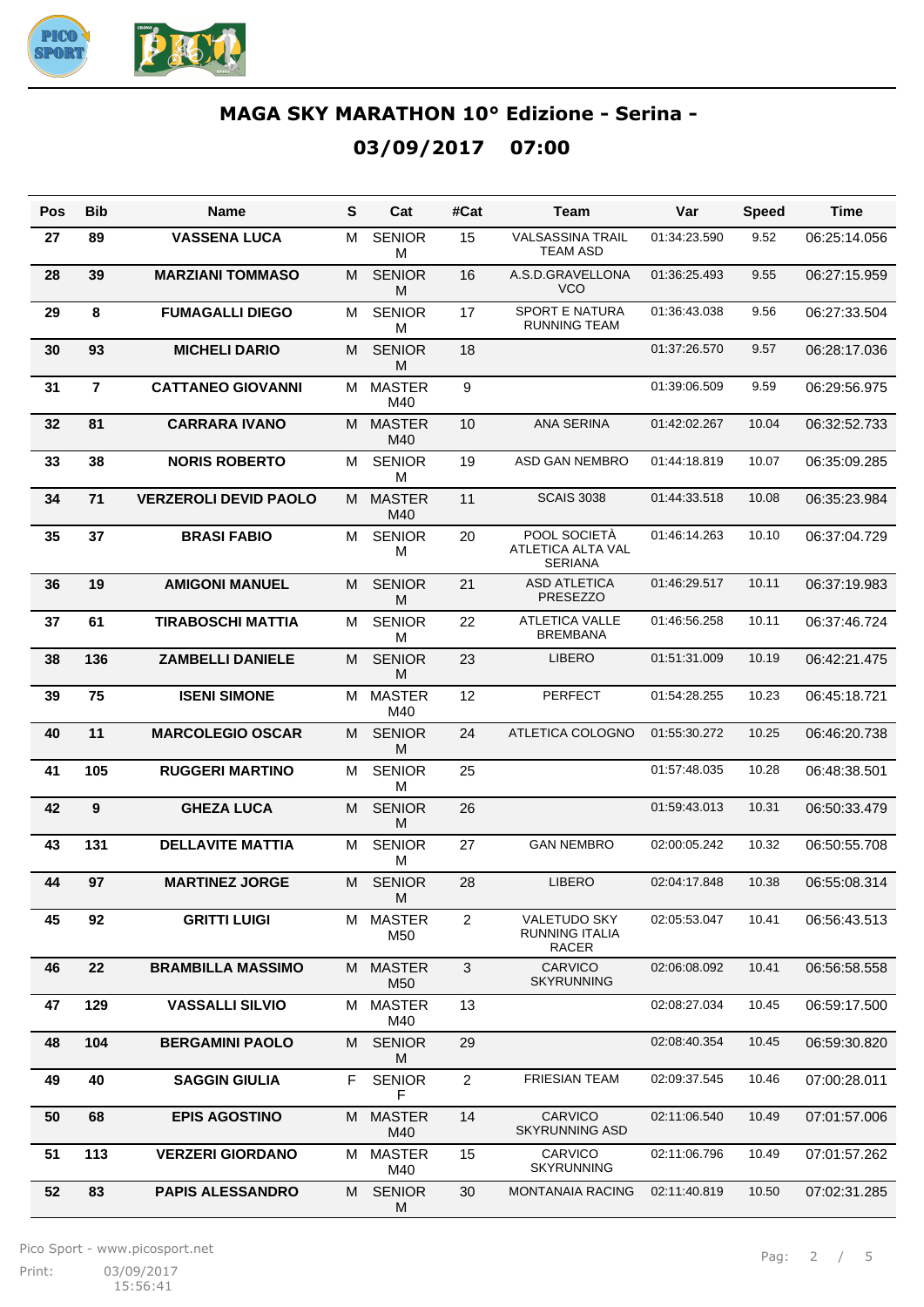

| Pos | <b>Bib</b> | <b>Name</b>                 | s  | Cat                              | #Cat           | Team                                     | Var          | <b>Speed</b> | Time         |
|-----|------------|-----------------------------|----|----------------------------------|----------------|------------------------------------------|--------------|--------------|--------------|
| 53  | 112        | <b>SCHIAVI GIANANDREA</b>   | м  | <b>MASTER</b><br>M40             | 16             | <b>EROCK TEAM</b>                        | 02:12:35.297 | 10.51        | 07:03:25.763 |
| 54  | 24         | <b>REGAZZONI DAVIDE</b>     | M  | <b>SENIOR</b><br>M               | 31             | <b>CARVICO</b><br><b>SKYRUNNING</b>      | 02:18:14.047 | 11.00        | 07:09:04.513 |
| 55  | 70         | <b>NEVA CARLO</b>           | м  | <b>MASTER</b><br>M50             | 4              | <b>LIBERO</b>                            | 02:18:34.787 | 11.00        | 07:09:25.253 |
| 56  | 46         | <b>CORNALI MIRKO</b>        | M  | <b>SENIOR</b><br>M               | 32             | G.S. OREZZO                              | 02:19:12.798 | 11.01        | 07:10:03.264 |
| 57  | 132        | <b>TIRABOSCHI CAROLINA</b>  | F  | <b>MASTER</b><br>F40             | $\mathbf{1}$   | <b>ATLETICA VALLE</b><br><b>BREMBANA</b> | 02:21:00.291 | 11.04        | 07:11:50.757 |
| 58  | 36         | <b>VISTALLI SVEN</b>        | M  | <b>SENIOR</b><br>M               | 33             | <b>LIBERO</b>                            | 02:23:28.906 | 11.08        | 07:14:19.372 |
| 59  | 86         | <b>FONTANA CLAUDIO</b>      | M  | <b>SENIOR</b><br>M               | 34             | <b>OLTREPO TRAIL</b>                     | 02:26:58.570 | 11.13        | 07:17:49.036 |
| 60  | 80         | <b>NORIS SIMONE</b>         | M  | <b>SENIOR</b><br>M               | 35             |                                          | 02:27:05.572 | 11.13        | 07:17:56.038 |
| 61  | 16         | <b>VALOTA MAURO</b>         | M  | <b>SENIOR</b><br>M               | 36             |                                          | 02:27:51.805 | 11.14        | 07:18:42.271 |
| 62  | 34         | <b>PEZZOTTA PAOLO</b>       | М  | <b>MASTER</b><br>M <sub>50</sub> | 5              | LA RECASTELLO<br><b>RADICI GROUP</b>     | 02:29:17.623 | 11.17        | 07:20:08.089 |
| 63  | 94         | <b>MILESI ANDREA</b>        | м  | <b>MASTER</b><br>M40             | 17             |                                          | 02:31:59.078 | 11.21        | 07:22:49.544 |
| 64  | 60         | <b>MAFFIULETTI FEDERICO</b> | M  | <b>MASTER</b><br>M <sub>50</sub> | 6              | <b>ALTITUDE RACE</b>                     | 02:32:46.905 | 11.22        | 07:23:37.371 |
| 65  | 98         | <b>MANZOLI EMANUELA</b>     | F. | <b>MASTER</b><br>F40             | 2              | VALETUDO<br><b>SKYRUNNING ITALIA</b>     | 02:33:28.334 | 11.23        | 07:24:18.800 |
| 66  | 111        | <b>NAVA MARCO</b>           | M  | <b>MASTER</b><br>M40             | 18             |                                          | 02:33:28.337 | 11.23        | 07:24:18.803 |
| 67  | 135        | <b>LOCATELLI JURI</b>       | м  | <b>SENIOR</b><br>M               | 37             | LA BANDA DEL<br><b>BOVARO</b>            | 02:33:29.582 | 11.23        | 07:24:20.048 |
| 68  | 45         | <b>MANGILI MAURO</b>        | M  | <b>SENIOR</b><br>M               | 38             |                                          | 02:40:26.335 | 11.34        | 07:31:16.801 |
| 69  | 99         | <b>TANCINI VALENTINO</b>    | м  | <b>MASTER</b><br>M50             | $\overline{7}$ |                                          | 02:41:26.324 | 11.35        | 07:32:16.790 |
| 70  | 116        | <b>RAVASIO GIANCARLO</b>    | м  | <b>MASTER</b><br>M40             | 19             | <b>CARVICO</b><br><b>SKYRUNNING</b>      | 02:41:30.574 | 11.35        | 07:32:21.040 |
| 71  | 69         | <b>PEZZOTTA MICHELE</b>     | M  | <b>SENIOR</b><br>M               | 39             |                                          | 02:42:14.102 | 11.37        | 07:33:04.568 |
| 72  | 100        | <b>MANDELLI VITTORIA</b>    | F. | <b>SENIOR</b><br>F               | 3              | <b>EVOLUTION SPORT</b><br><b>TEAM</b>    | 02:42:14.332 | 11.37        | 07:33:04.798 |
| 73  | 134        | <b>CARRARA DARIO</b>        | м  | <b>MASTER</b><br>M50             | 8              | LIBERO                                   | 02:43:09.089 | 11.38        | 07:33:59.555 |
| 74  | 32         | <b>PIEVANI NICOLA</b>       | М  | <b>SENIOR</b><br>M               | 40             |                                          | 02:45:14.666 | 11.41        | 07:36:05.132 |
| 75  | 126        | <b>MASONI DAVID</b>         | м  | <b>SENIOR</b><br>м               | 41             |                                          | 02:46:28.808 | 11.43        | 07:37:19.274 |
| 76  | 51         | <b>SILVA MARIO</b>          | M  | <b>MASTER</b><br>M40             | 20             | <b>LIBERO</b>                            | 02:46:51.307 | 11.44        | 07:37:41.773 |
| 77  | 64         | <b>BERTOLETTI DARIO</b>     | м  | <b>SENIOR</b><br>M               | 42             |                                          | 02:48:37.059 | 11.46        | 07:39:27.525 |
| 78  | 109        | <b>SCALA STEFANO</b>        | М  | <b>MASTER</b><br>M50             | 9              | <b>LIBERO</b>                            | 02:49:03.570 | 11.47        | 07:39:54.036 |

15:56:41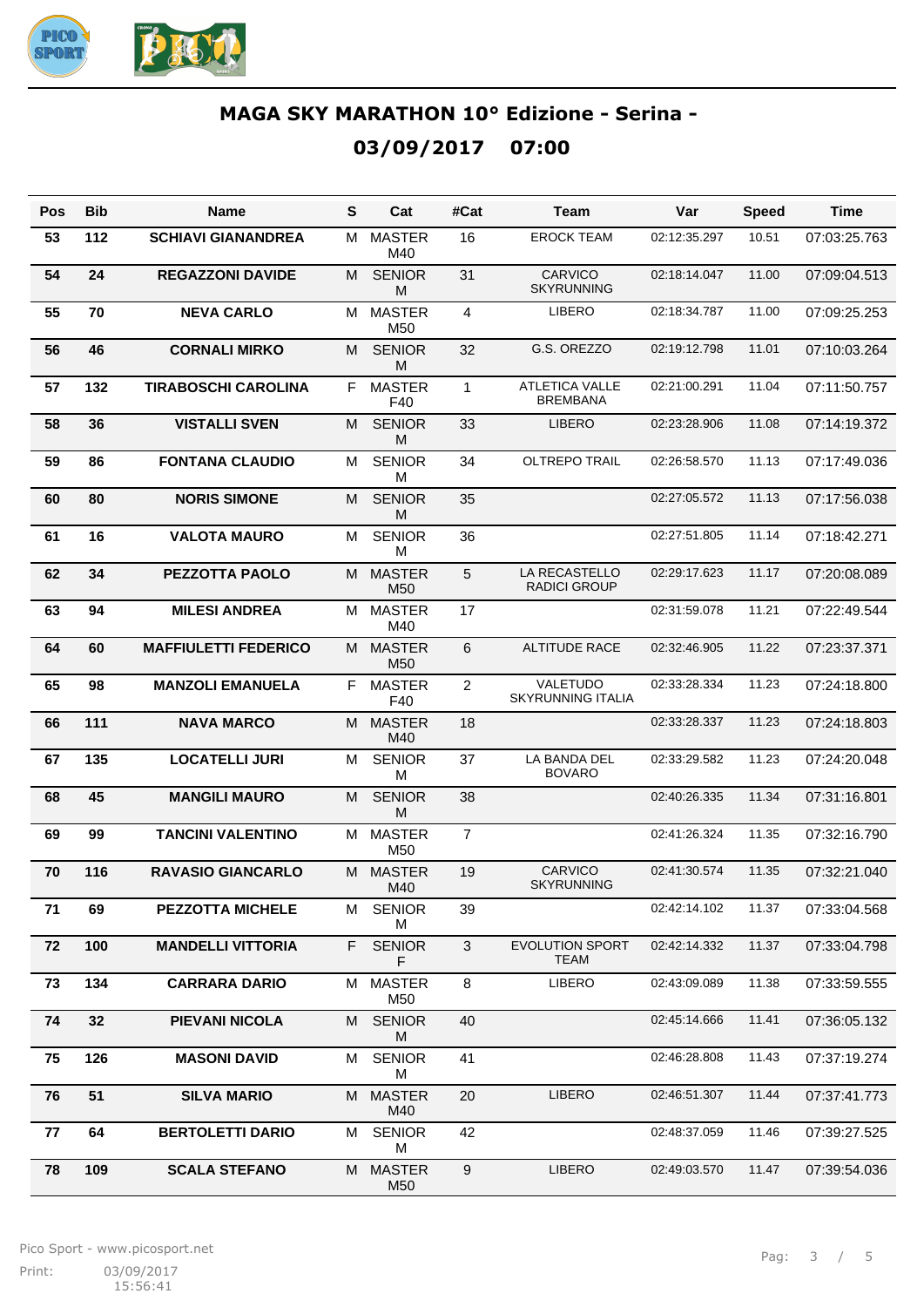

| Pos | <b>Bib</b> | <b>Name</b>                | S  | Cat                              | #Cat           | Team                                                                | Var          | <b>Speed</b> | <b>Time</b>  |
|-----|------------|----------------------------|----|----------------------------------|----------------|---------------------------------------------------------------------|--------------|--------------|--------------|
| 79  | 56         | <b>FALGARI ERIK</b>        | м  | <b>MASTER</b><br>M40             | 21             | POL.COM.SEDRINESE                                                   | 02:50:09.857 | 11.49        | 07:41:00.323 |
| 80  | 96         | <b>BRISSONI GIOVANNI</b>   | M  | <b>MASTER</b><br>M40             | 22             |                                                                     | 02:54:21.835 | 11.55        | 07:45:12.301 |
| 81  | 125        | <b>FERRI UMBERTO</b>       | М  | <b>MASTER</b><br>M40             | 23             | <b>SGURBAT RUNNERS</b>                                              | 02:55:17.830 | 11.57        | 07:46:08.296 |
| 82  | 3          | <b>RIZZI ANDREA</b>        | M  | <b>MASTER</b><br>M40             | 24             |                                                                     | 02:55:17.834 | 11.57        | 07:46:08.300 |
| 83  | 122        | <b>CHIESA FRANCO</b>       | м  | <b>SENIOR</b><br>M               | 43             | IN MOTUS A.S.D.                                                     | 03:04:57.535 | 12.12        | 07:55:48.001 |
| 84  | 121        | <b>OSTANO SUSAN</b>        | F. | <b>SENIOR</b><br>F               | 4              | <b>GSA POLLONE</b>                                                  | 03:04:57.632 | 12.12        | 07:55:48.098 |
| 85  | 118        | <b>LOCATELLI ORIELE</b>    | М  | <b>MASTER</b><br>M50             | 10             | CARVICO<br><b>SKYRUNNING</b>                                        | 03:07:21.111 | 12.15        | 07:58:11.577 |
| 86  | 10         | <b>DAL MASO ALESSANDRO</b> | M  | <b>MASTER</b><br>M <sub>50</sub> | 11             | <b>GSA ALPINI VICENZA</b>                                           | 03:08:13.352 | 12.17        | 07:59:03.818 |
| 87  | 28         | <b>BIAVA MARCO</b>         | М  | <b>SENIOR</b><br>м               | 44             |                                                                     | 03:08:48.693 | 12.17        | 07:59:39.159 |
| 88  | 58         | <b>BONALUMI STEFANO</b>    | М  | <b>SENIOR</b><br>М               | 45             | <b>ASD ATLETICA</b><br><b>SARNICO</b>                               | 03:13:55.407 | 12.25        | 08:04:45.873 |
| 89  | 27         | <b>DUCCINI ROCCO</b>       | М  | <b>SENIOR</b><br>м               | 46             |                                                                     | 03:14:48.086 | 12.27        | 08:05:38.552 |
| 90  | 15         | <b>AMIGONI MARCO</b>       | M  | <b>MASTER</b><br>M40             | 25             | <b>LIBERO</b>                                                       | 03:15:15.346 | 12.27        | 08:06:05.812 |
| 91  | 20         | <b>REVERA ROBERTO</b>      | M  | <b>SENIOR</b><br>м               | 47             | <b>RUNNERS BERGAMO</b>                                              | 03:18:30.924 | 12.32        | 08:09:21.390 |
| 92  | 52         | <b>GAVAZZENI SILVANO</b>   | M  | <b>MASTER</b><br>M40             | 26             |                                                                     | 03:22:31.612 | 12.39        | 08:13:22.078 |
| 93  | 1          | <b>GAGGERO UGO</b>         | М  | <b>MASTER</b><br>M40             | 27             | <b>G.S.D. EUROBIKE</b><br><b>SWIM &amp; RUN</b><br><b>CREMOLINO</b> | 03:30:20.859 | 12.51        | 08:21:11.325 |
| 94  | 85         | <b>PALAZZI ANGELO</b>      | м  | <b>MASTER</b><br>M60             | $\overline{2}$ | <b>ASD MAGA</b>                                                     | 03:31:48.736 | 12.53        | 08:22:39.202 |
| 95  | 65         | <b>MISTRI ROBERTO</b>      | м  | <b>MASTER</b><br>M60             | 3              | <b>BIGMAT</b>                                                       | 03:31:54.204 | 12.53        | 08:22:44.670 |
| 96  | 95         | <b>ZAZZERON NORBERTO</b>   | M  | <b>SENIOR</b><br>M               | 48             |                                                                     | 03:33:09.348 | 12.55        | 08:23:59.814 |
| 97  | 124        | <b>ERMANNO ROSSINI</b>     | м  | <b>MASTER</b><br>M40             | 28             | ALTITUDE RACE                                                       | 03:34:47.096 | 12.57        | 08:25:37.562 |
| 98  | 35         | <b>ROTA GIANLUCA</b>       | M  | <b>MASTER</b><br>M40             | 29             |                                                                     | 03:40:37.242 | 13.06        | 08:31:27.708 |
| 99  | 31         | <b>BARACHETTI ROBERTO</b>  | м  | <b>SENIOR</b><br>Μ               | 49             |                                                                     | 03:40:44.849 | 13.07        | 08:31:35.315 |
| 100 | 30         | <b>PEDRETTI SERGIO</b>     | М  | <b>SENIOR</b><br>M               | 50             |                                                                     | 03:40:47.359 | 13.07        | 08:31:37.825 |
| 101 | 63         | <b>MORLACCHI ROBERTO</b>   | М  | <b>MASTER</b><br>M40             | 30             | MORCC IN PÉ                                                         | 03:42:47.601 | 13.10        | 08:33:38.067 |
|     | 47         | <b>BAZZANA FABIO</b>       | M  | <b>SENIOR</b><br>M               |                |                                                                     |              |              | ${\sf R}$    |
|     | 84         | <b>BIANCHI STEFANO</b>     | м  | <b>SENIOR</b><br>M               |                | CARVICO<br><b>SKYRUNNING</b>                                        |              |              | $\mathsf{R}$ |
|     | 79         | <b>CASSI NICOLA</b>        | м  | <b>JUNIOR</b><br>M               |                |                                                                     |              |              | ${\sf R}$    |